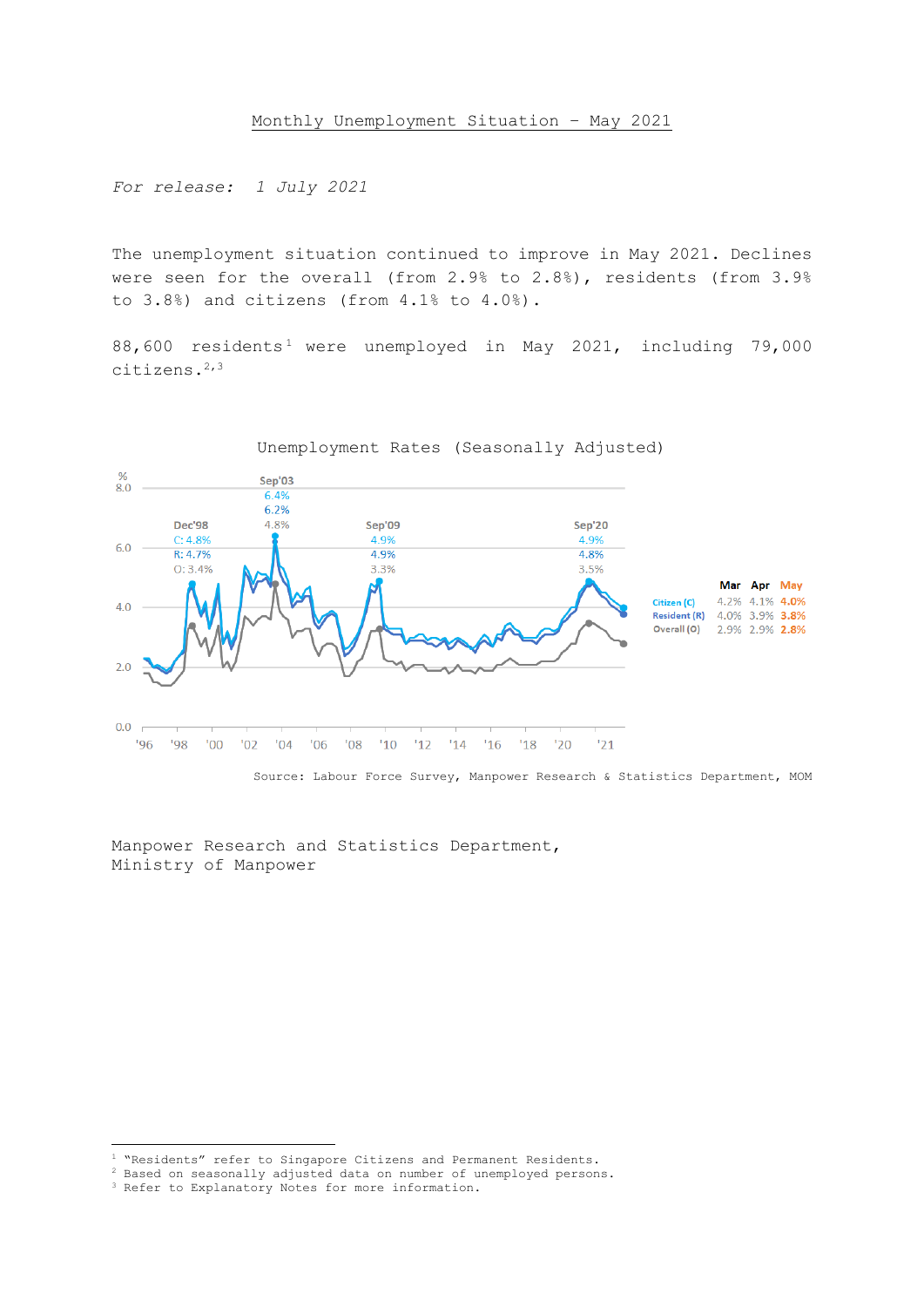# **Explanatory Notes**

# **Unemployment**

# **Source**

Labour Force Survey

# **Coverage**

The survey covers private households in Singapore. It excludes workers living in construction worksites, dormitories and workers' quarters at the workplace and persons commuting from abroad to work in Singapore. Estimates of the total labour force are derived by combining data on residents obtained from the survey with nonresident employment data compiled from administrative records.<sup>4</sup>

# **Concepts and Definitions**

*Unemployed persons* refer to persons aged 15 years and over who did not work but were actively looking and available for work during the reference period. They include persons who were not working but were taking steps to start their own business or taking up a new job after the reference period.

*Unemployment rate* is defined as the percentage of unemployed persons to the labour force (i.e. employed and unemployed persons) aged 15 years and over.

*Long-term unemployed persons* refer to persons aged 15 years and over who have been unemployed for 25 weeks or more.

*Long-term unemployment rate* is defined as the percentage of long-term unemployed persons to the labour force.

# **Uses and Limitations**

The unemployment rate is probably the best-known measure of the labour market. It measures unutilised labour supply and is useful in the study of the economic cycle as it is closely related to economic fluctuations.

Unemployment can have frictional, cyclical and structural elements. As it takes time for job seekers and employers to find a match, there is always a certain level of frictional unemployment due to people changing jobs and from new entrants looking for work for the first time. Unemployment can also be structural e.g. arising from a mismatch between the job seekers and the job openings available. With structural unemployment, even if job vacancies and job seekers coexist in the labour market, they may not be matched over a long period of time. Finally, unemployment can be cyclical. This occurs when there is a general decline in demand for manpower as aggregate demand for goods and services falls in the event of a cyclical downturn. Unlike structural and frictional unemployment where the problem is in matching job openings with job seekers, cyclical unemployment occurs when there are not enough jobs to go around.

Unemployment can vary due to changes in demand or supply of manpower. It can decline if more people succeed in securing employment or when the unemployed persons stop looking for a job and leave the labour force either temporarily (e.g. to take up training) or permanently (e.g. to retire). Conversely, unemployment may rise due to

<sup>4</sup> Population figures for each quarter will be finalised in the next quarter. Unemployment data are therefore subject to the latest available population estimates.